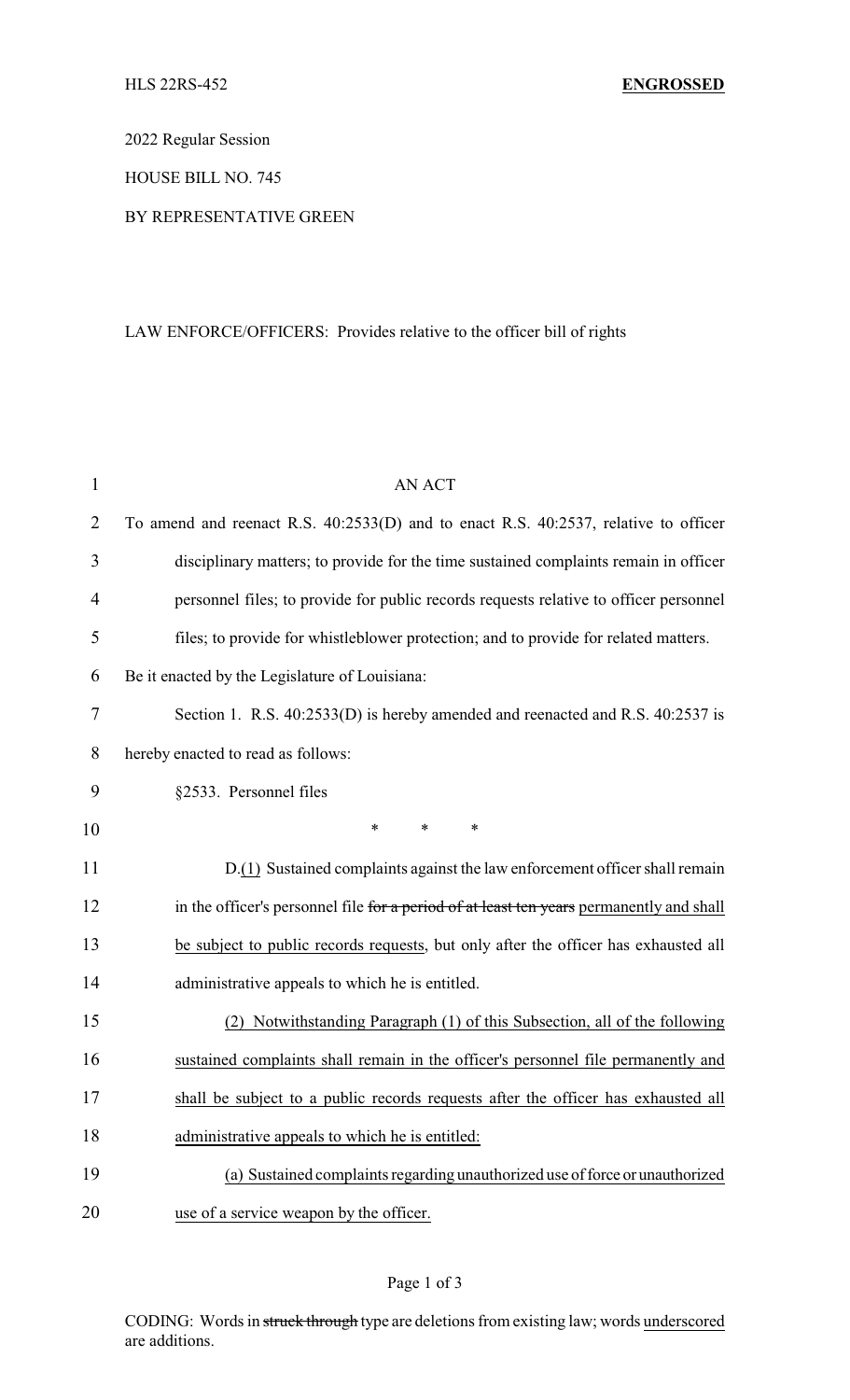| $\mathbf{1}$   | (b) Sustained complaints regarding sexual assault or harassment.                           |
|----------------|--------------------------------------------------------------------------------------------|
| $\overline{2}$ | Sustained complaints regarding dishonesty relative to the reporting,<br>(c)                |
| 3              | investigation, or prosecution of a crime or direct relation to the reporting or            |
| 4              | investigation of misconduct by another peace officer or custodial officer, including,      |
| 5              | but not limited to, findings of perjury, false statements, filing false reports,           |
| 6              | destruction, falsifying, or concealing of evidence.                                        |
| $\tau$         | $\ast$<br>$\ast$<br>$\ast$                                                                 |
| 8              | §2537. Whistleblower protection and cause of action                                        |
| 9              | A. No police employee shall be discharged, demoted, suspended, threatened,                 |
| 10             | harassed, or discriminated against in any manner in the terms and conditions of his        |
| 11             | employment because of any lawful act engaged in by the employee or on behalf of            |
| 12             | the employee in furtherance of any action taken to report malfeasance in office by         |
| 13             | police employees to law enforcement, whether such fellow employee is a co-worker,          |
| 14             | supervisor or subordinate.                                                                 |
| 15             | $B(1)$ A police employee may bring an action for relief against his employer,              |
| 16             | in a court of competent jurisdiction, for damages associated with any action taken         |
| 17             | by the employee which is in furtherance of reporting malfeasance in office.                |
| 18             | A person aggrieved of a violation of Subsection A of this Section shall                    |
| 19             | be entitled to treble damages plus court costs and reasonable attorney fees.               |
| 20             | C. A plaintiff shall not be entitled to recovery pursuant to this Section if the           |
| 21             | court finds that the plaint iff instituted or proceeded with an action that was frivolous, |
| 22             | vexatious, or harassing.                                                                   |

### DIGEST

The digest printed below was prepared by House Legislative Services. It constitutes no part of the legislative instrument. The keyword, one-liner, abstract, and digest do not constitute part of the law or proof or indicia of legislative intent. [R.S. 1:13(B) and 24:177(E)]

| HB 745 Engrossed | 2022 Regular Session | Green |
|------------------|----------------------|-------|
|------------------|----------------------|-------|

**Abstract:** Requires sustained complaints to remain in an officer's personnel file, subjects officer personnel files with sustained complaints to public records requests, and provides for whistleblower protection.